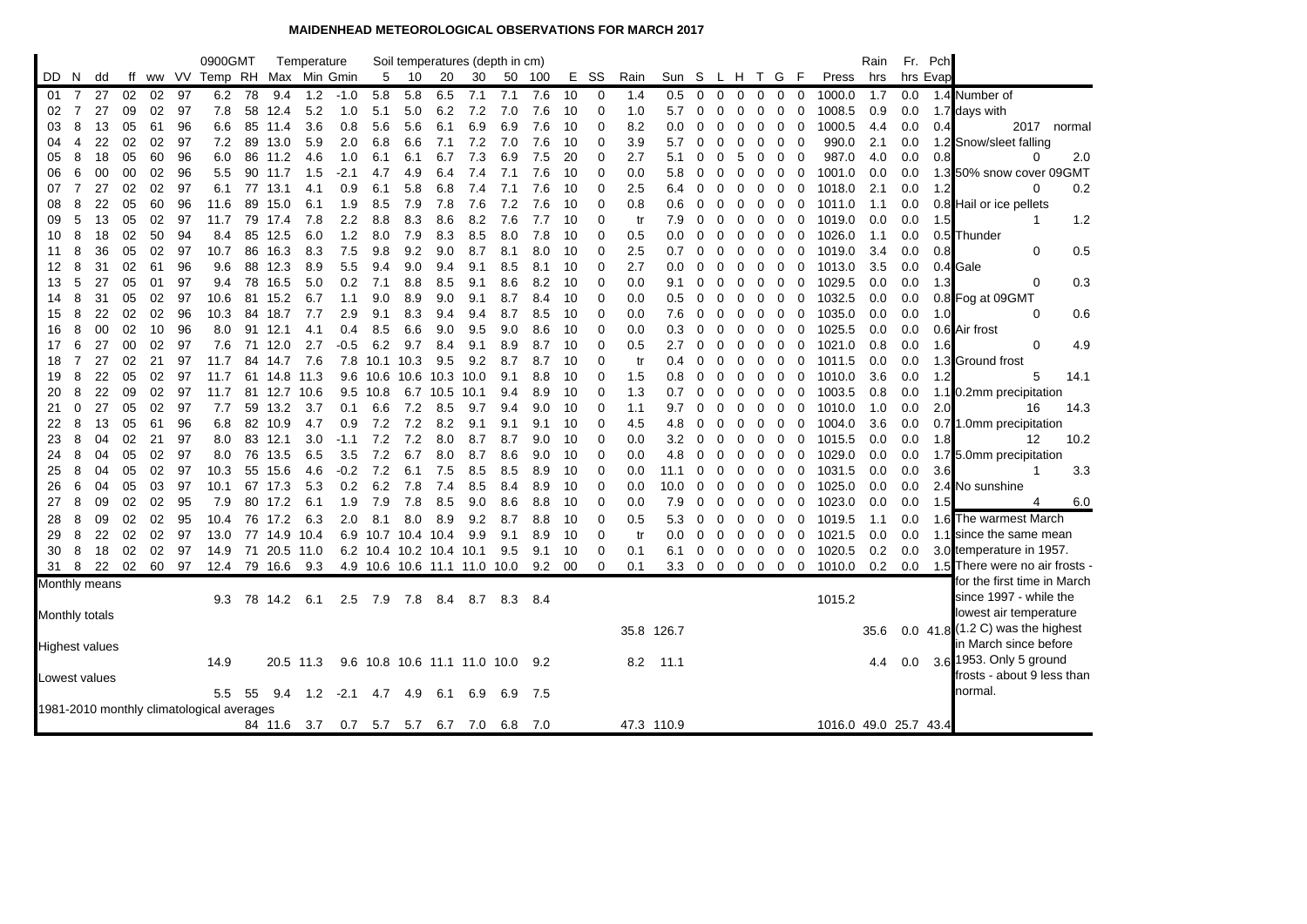DD: date

| 07GMT observations |       |                                                                            |                                                                                            |   |                         |           |                |                                         |                             |  |  |  |  |  |
|--------------------|-------|----------------------------------------------------------------------------|--------------------------------------------------------------------------------------------|---|-------------------------|-----------|----------------|-----------------------------------------|-----------------------------|--|--|--|--|--|
|                    | N     |                                                                            | cloud cover (oktas, 9=obscured)                                                            |   |                         | dd        |                |                                         | wind direction (degrees/10) |  |  |  |  |  |
|                    | ff    |                                                                            | wind speed (knots)                                                                         |   |                         |           |                |                                         |                             |  |  |  |  |  |
|                    | ww    |                                                                            | present weather code                                                                       |   |                         |           |                |                                         |                             |  |  |  |  |  |
|                    |       |                                                                            | cloud decreasing                                                                           |   |                         |           | 21 recent rain |                                         |                             |  |  |  |  |  |
|                    |       | 2                                                                          | sky not changing                                                                           |   |                         | 60        |                | intermittent slight rain                |                             |  |  |  |  |  |
|                    |       | 3                                                                          | cloud increasing                                                                           |   |                         | 61        |                | continuous slight rain                  |                             |  |  |  |  |  |
|                    |       | 5                                                                          | haze                                                                                       |   |                         | 71        |                | continuous slight snow                  |                             |  |  |  |  |  |
|                    | VV -  | visibility (00-50 metres/100, 94 very poor, 95 poor, 96 moderate, 97 good) |                                                                                            |   |                         |           |                |                                         |                             |  |  |  |  |  |
|                    |       |                                                                            | Soil temperatures are for 0700GMT beneath bare soil (5, 10, 20cm) or grass (30, 50, 100cm) |   |                         |           |                |                                         |                             |  |  |  |  |  |
| 09GMT observations |       |                                                                            |                                                                                            |   |                         |           |                |                                         |                             |  |  |  |  |  |
|                    | Temp  |                                                                            | temperature (degC)                                                                         |   |                         | <b>RH</b> |                | relative humidity (%)                   |                             |  |  |  |  |  |
|                    | Е     | state of ground (X1, X2 slight snow, 00 dry, 10 moist, 20 wet, 40 frozen)  |                                                                                            |   |                         |           |                |                                         |                             |  |  |  |  |  |
|                    | Press |                                                                            | air pressure (mb)                                                                          |   |                         | SS        |                | snow depth (cm)                         |                             |  |  |  |  |  |
| 24 hour readings   |       |                                                                            |                                                                                            |   |                         |           |                |                                         |                             |  |  |  |  |  |
|                    | Max   |                                                                            | maximum temperature (degC) beginning 09GMT                                                 |   |                         | Min       |                | minimum temperature (degC) ending 09GMT |                             |  |  |  |  |  |
|                    | Gmin  | grass minimum temperature (degC) ending 09GMT                              |                                                                                            |   |                         | Rain      |                | precipitation beginning 09GMT           |                             |  |  |  |  |  |
|                    | Sun   | sunshine (hours) sunrise-sunset                                            |                                                                                            |   |                         | Rain hrs  |                | hours of rainfall (>0.1mm/h) 09-09GMT   |                             |  |  |  |  |  |
|                    |       | Fr. Hrs<br>hours of air frost (00-24GMT)                                   |                                                                                            |   |                         |           | Pch Evap       | Piche evaporation (ml) beginning 09GMT  |                             |  |  |  |  |  |
| Days with          |       |                                                                            |                                                                                            |   |                         |           |                |                                         |                             |  |  |  |  |  |
|                    | S     |                                                                            | snow(5) or sleet(1) falling                                                                |   | 50% snow cover at 09GMT |           |                | H                                       | hail or ice pellets         |  |  |  |  |  |
|                    |       |                                                                            | thunder heard                                                                              | G | gale                    |           |                | F                                       | fog at 09GMT                |  |  |  |  |  |

This information (and data for earlier months) is also available at http://www.met.rdg.ac.uk/~brugge